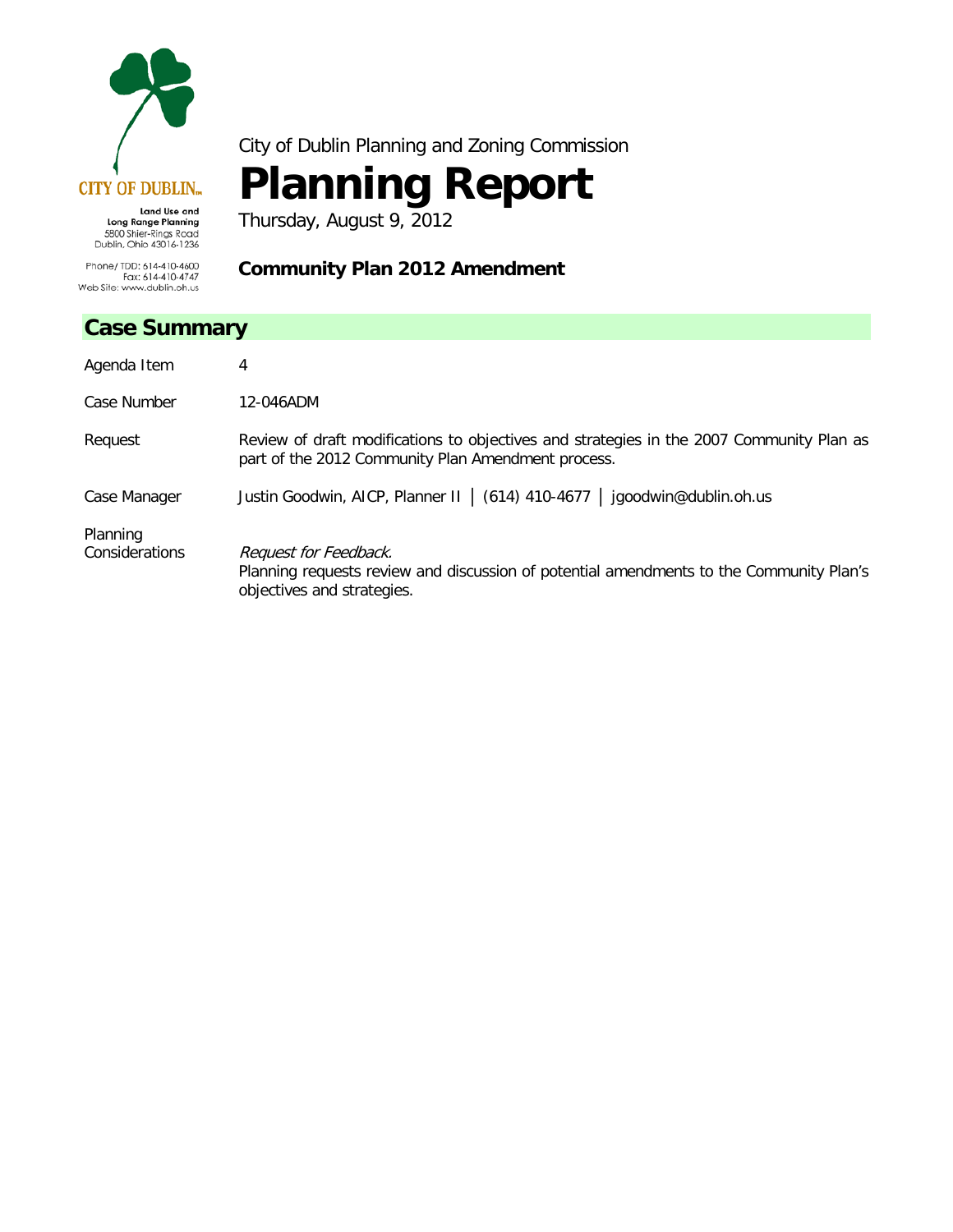| <b>Facts</b>    |                                                                                                                                                                                                                                                                                                                                                                                                                                                                                                                                                                                                                                                                                                                                                          |
|-----------------|----------------------------------------------------------------------------------------------------------------------------------------------------------------------------------------------------------------------------------------------------------------------------------------------------------------------------------------------------------------------------------------------------------------------------------------------------------------------------------------------------------------------------------------------------------------------------------------------------------------------------------------------------------------------------------------------------------------------------------------------------------|
| Case Background | Planning has initiated a Community Plan Amendment process, consistent with the<br>Plan's implementation objectives which recommend updating the Community Plan<br>at least every five years. Staff members from several City departments have<br>assisted Planning in inventorying potential amendment needs and drafting<br>proposed modifications to clarify intent, reflect recent implementation efforts, and<br>incorporate new or revised policy needs. This report provides an overview of<br>proposed amendments to the Plan's Objective and Strategy statements, which<br>summarize policy direction for a wide variety of planning and development issues<br>addressed throughout the Plan. A redlined copy of draft text changes is attached. |

| <b>Summary</b>                                      | <b>Objectives &amp; Strategies Amendments</b>                                                                                                                                                                                                                                                                                                            |
|-----------------------------------------------------|----------------------------------------------------------------------------------------------------------------------------------------------------------------------------------------------------------------------------------------------------------------------------------------------------------------------------------------------------------|
| <b>Dublin's Foundations</b><br>(Chapter 1)          | Contains no Objective/Strategy statements, but includes major policy statements<br>that serve as 'Building Blocks' for the rest of the Community Plan. Few changes<br>are recommended for this text; however, the 'Town Center' building block will be<br>updated to describe how the vision for the Bridge Street District fits within this<br>concept. |
| Community Character &<br>Environment<br>(Chapter 2) | Contains 19 objectives, organized by topic. Proposed modifications include:<br>Community Character Objectives                                                                                                                                                                                                                                            |
|                                                     | • Reference to the Hyland-Croy Road Corridor Character Study within Objective<br>1, Strategy B (Establish Roadway Standards) as an example of corridor-<br>specific recommendations for preserving rural character.                                                                                                                                      |
|                                                     | • Recognition that recent Zoning Code amendments are examples of how<br>Objective 2 (Promote a high quality residential and commercial built<br>environment) have been implemented, and that additional Code modifications<br>should still be considered.                                                                                                |
|                                                     | • Clarification that public art should be integrated into capital improvements and<br>private development proposals where opportunities are available (Objective 2).                                                                                                                                                                                     |
|                                                     | • Clarification of <i>Objective 5, Strategy B (Consider Gateway Designs)</i> which is<br>intended to recommend consistency in gateway signs, while not precluding<br>unique design elements within gateway features.                                                                                                                                     |
|                                                     | · Update of Objective 5, Strategy C (Implement Special Packages for<br>directional and informational signs) to remove the reference to the Central<br>Ohio Innovation Center and to include Bridge Street neighborhoods and other<br>business districts.                                                                                                 |
|                                                     | • Reference to the Hyland-Croy Road Corridor Character Study within Objective<br>7, Strategy A (Consider Design Alternatives) as an example of<br>recommendations for integrating roadway design with surrounding open space<br>character.                                                                                                               |
|                                                     |                                                                                                                                                                                                                                                                                                                                                          |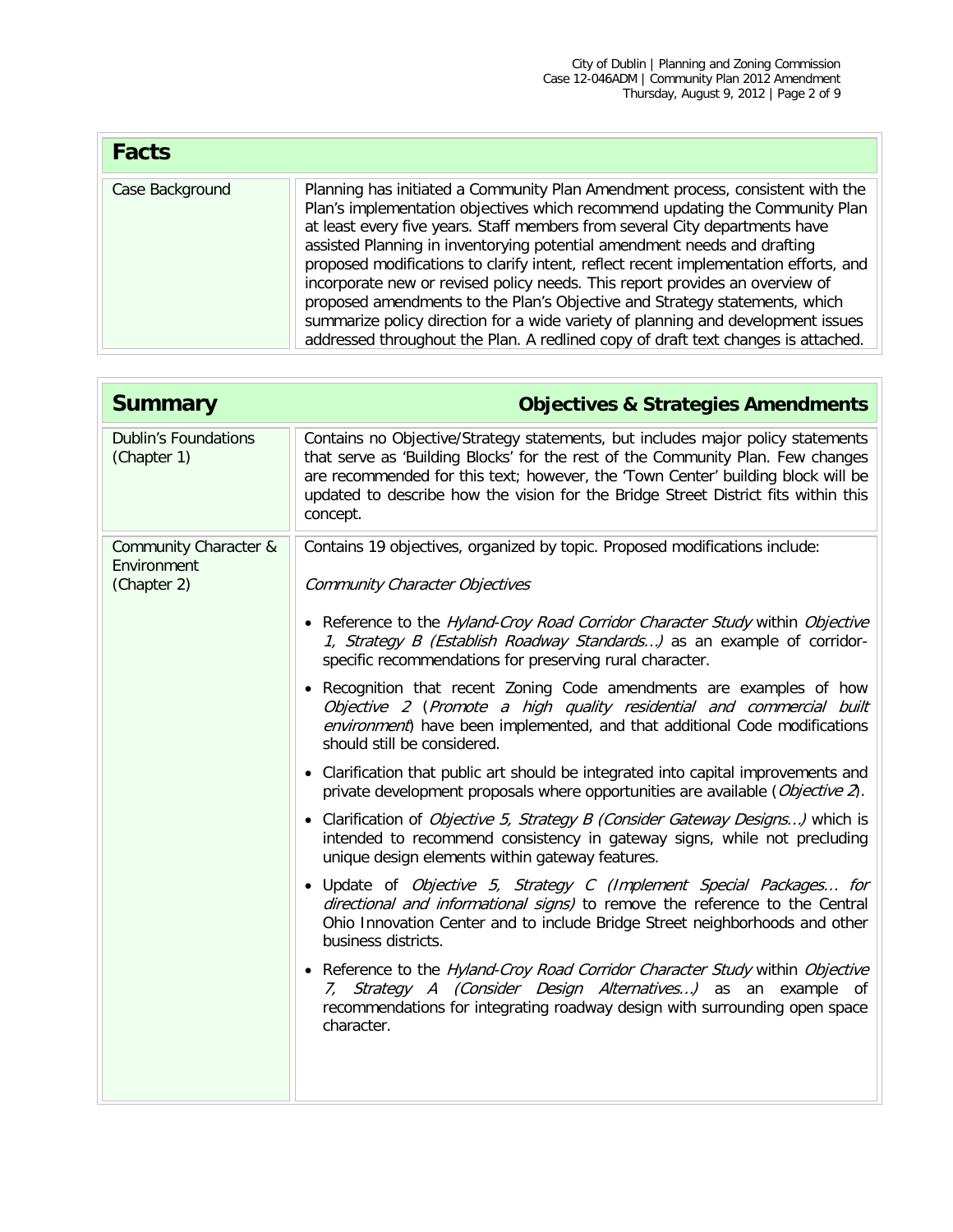| <b>Summary</b>                                                  | <b>Objectives &amp; Strategies Amendments</b>                                                                                                                                                                                                                                                                                                                                                                                                                                                                                                                                                                                                                                                                                                                                                                                                                                                                                                                                                                             |
|-----------------------------------------------------------------|---------------------------------------------------------------------------------------------------------------------------------------------------------------------------------------------------------------------------------------------------------------------------------------------------------------------------------------------------------------------------------------------------------------------------------------------------------------------------------------------------------------------------------------------------------------------------------------------------------------------------------------------------------------------------------------------------------------------------------------------------------------------------------------------------------------------------------------------------------------------------------------------------------------------------------------------------------------------------------------------------------------------------|
| Community Character &<br>Environment<br>(Chapter 2)<br>(cont'd) | <b>Environment Objectives</b><br>• Relocation of Health and Human-Related Services Objective 1, Strategy B<br>(Consider Nature Education) from the Community Facilities chapter as an<br>additional strategy in Objective 1 (Create clear standards and policies for<br>establishing Dublin as a "green" community that is a leader in<br>environmental stewardship), as this strategy better fits within this section of<br>the Plan.<br>• Relocation of Objective 3, Strategy C (Establish Soil Remediation Standards)<br>to Objective 9 (Increase tree planting for future generations in Dublin) as<br>these topics are more closely related. The strategy statement is expanded to<br>recognize new structural soil requirements in the Bridge Street District zoning<br>regulations as well as the need for standards in other portions of the city.<br>Technical clarifications to background information and strategy statements of<br>Objective 11 (Maintain and increase wildlife diversity) to more accurately |
|                                                                 | describe issues and solutions related to habitat change and associated impacts<br>on biodiversity.                                                                                                                                                                                                                                                                                                                                                                                                                                                                                                                                                                                                                                                                                                                                                                                                                                                                                                                        |
| Land Use<br>(Chapter 3)                                         | Contains 17 objectives. Proposed modifications include:<br>• Recognition that recent Zoning Code amendments are examples of how<br>Objective 1, Strategy D (Develop a State-of-the Art Code) has been<br>implemented, and that additional Code modifications should be considered.<br>• Revision of Objective 2, Strategy A (Maintain Appropriate Development<br>Levels) to accommodate the desire for higher land use intensities in the                                                                                                                                                                                                                                                                                                                                                                                                                                                                                                                                                                                 |
|                                                                 | Bridge Street District as well as lower intensities in other portions of the city.<br>· Inclusion of a new strategy in Objective 4 (Encourage Mixed Use<br><i>Development</i> ) to address the need for continual monitoring of the new<br>Bridge Street District zoning regulations, and clarification that regulations for<br>context-sensitive mixed use development in other portions of the City remain<br>appropriate.                                                                                                                                                                                                                                                                                                                                                                                                                                                                                                                                                                                              |
|                                                                 | • Inclusion of a new strategy in Objective 5 (Emphasize redevelopment efforts<br>and infill development throughout the City) to address the need for continual<br>monitoring and updates of the Land Use Plan, allowing the City to respond to<br>changing market trends that may result in new redevelopment pressures for<br>aging development areas.                                                                                                                                                                                                                                                                                                                                                                                                                                                                                                                                                                                                                                                                   |
|                                                                 | • Expansion of Objective 6 (Explore a broader range of housing options for<br>Dublin's residents) to also address the need to preserve the quality of Dublin's<br>aging single-family housing stock and desirability of neighborhoods as they<br>age. New strategy statements are also included.                                                                                                                                                                                                                                                                                                                                                                                                                                                                                                                                                                                                                                                                                                                          |
|                                                                 | • Revision of Objective 6, Strategy A (Provide a Mix of Housing Choices) to<br>clarify that the creation of new neighborhood types is appropriate, provided<br>that the City's expectations for high-quality development are maintained.                                                                                                                                                                                                                                                                                                                                                                                                                                                                                                                                                                                                                                                                                                                                                                                  |
|                                                                 | • Inclusion of a new strategy in Objective 7 (Encourage and integrate<br>neighborhood-level retail) to identify design solutions that will minimize                                                                                                                                                                                                                                                                                                                                                                                                                                                                                                                                                                                                                                                                                                                                                                                                                                                                       |

 $\Box$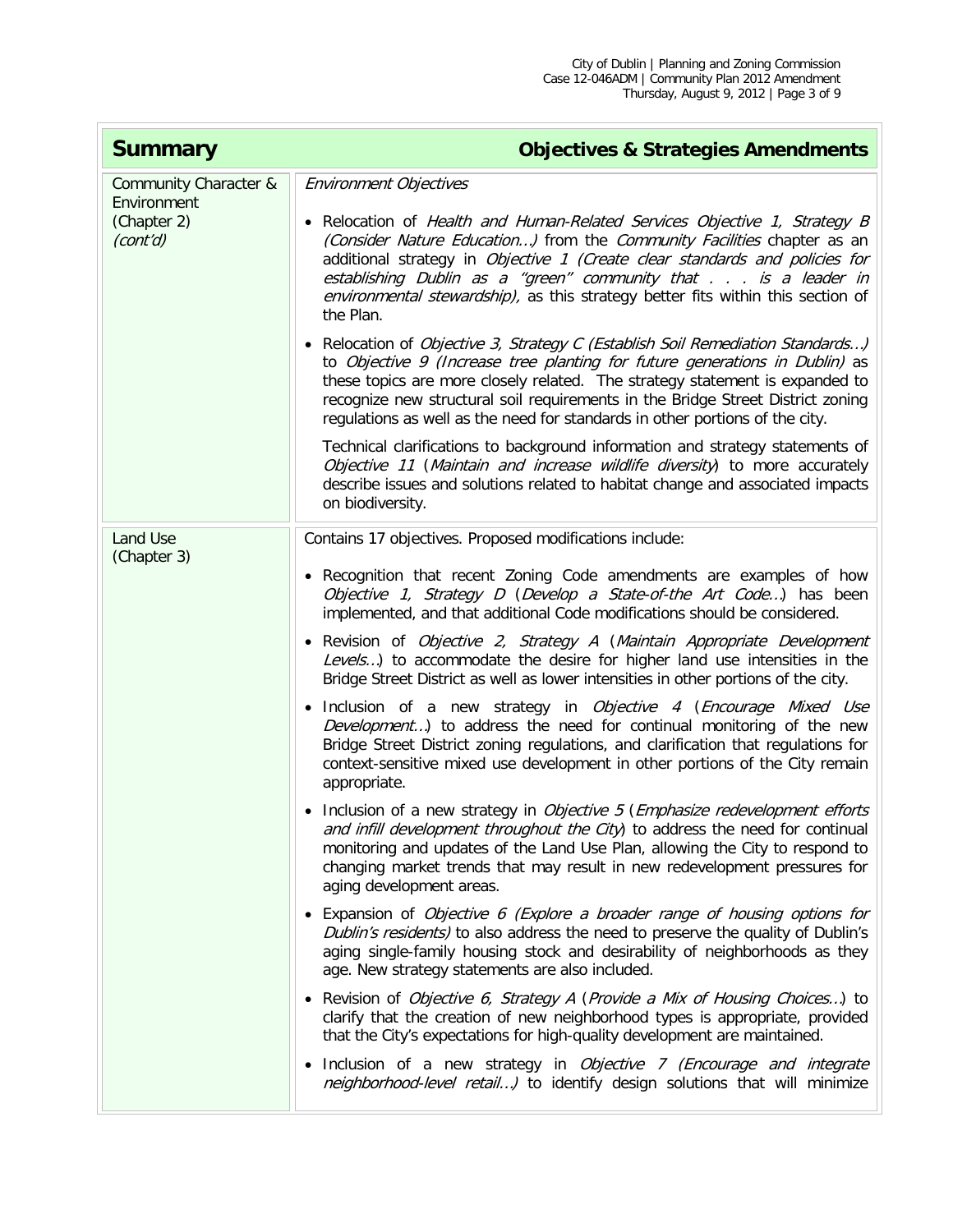| <b>Summary</b>          | <b>Objectives &amp; Strategies Amendments</b>                                                                                                                                                                                                                                                                                                                                                             |
|-------------------------|-----------------------------------------------------------------------------------------------------------------------------------------------------------------------------------------------------------------------------------------------------------------------------------------------------------------------------------------------------------------------------------------------------------|
| Land Use                | conflicts between neighborhood retail centers and nearby residential areas.                                                                                                                                                                                                                                                                                                                               |
| (Chapter 3)<br>(cont'd) | • Expansion of Objective 8, Strategy C (Revise Development Codes) to include<br>monitoring of the new Bridge Street District regulations for their effectiveness<br>in achieving pedestrian mobility goals.                                                                                                                                                                                               |
|                         | • Recognition that the <i>Parks and Recreation Master Plan</i> has now been adopted<br>in Objective 10 (Preserve areas of open space for a variety of recreation<br>activities).                                                                                                                                                                                                                          |
|                         | • Elimination of Objective 12, Strategy E (Adopt and Implement Plans) which<br>focuses on adoption of the Historic Dublin Revitalization Plan. While the<br>Revitalization Plan was never adopted, many of its recommendations were<br>incorporated into the Historic Dublin Area Plan; these will be maintained<br>and/or revised as necessary in the new Bridge Street District Area Plan<br>(pending). |
|                         | • Inclusion of the Indian Run in Objective 12, Strategy F (Focus on the Scioto<br>River Corridor) as a key environmental resource within the Historic District,<br>with additional text to emphasize that the goals of increasing access to and<br>across these features must be balanced with the preservation of their natural<br>and visual integrity.                                                 |
|                         | • Addition of text to Objective 14 (Ensure that land use policies sustain the<br>community's economic and fiscal needs) to recognize that strategic<br>infrastructure investments will be needed to support increased development<br>intensities in the Bridge Street District.                                                                                                                           |
|                         | • Addition of text to Objective 15, Strategy D (Improve Plan Review and<br>Approval Processes) to reflect the adoption of administrative review<br>procedures for the Bridge Street and Innovation Districts, and the need for<br>continual monitoring to ensure their effectiveness.                                                                                                                     |
|                         | . Inclusion of two additional strategy statements in Objective 17 (Promote<br>education about current land use planning and development topics ), which<br>were omitted from the 2007 Community Plan publication in error.                                                                                                                                                                                |
| Transportation          | Contains 11 objectives. Proposed modifications include:                                                                                                                                                                                                                                                                                                                                                   |
| (Chapter 4)             | • Revision of <i>Objective 2, Strategy C (Require Traffic Impact Studies)</i> to clarify<br>that alternative transportation and access studies will be applicable to<br>development within the Bridge Street and Innovation Districts.                                                                                                                                                                    |
|                         | • Inclusion of a new strategy in Objective 3 (Maintain a quality LOS standard for<br>Dublin's network) to promote travel demand management (TDM) policies and<br>to monitor the effectiveness of new TDM-based parking incentives in the<br>Bridge Street District zoning regulations.                                                                                                                    |
|                         | • Revision of Objective 5, Strategy E (Balance Transportation and Planning<br>Objectives) to emphasize the need to prioritize the most appropriate road<br>widening projects.                                                                                                                                                                                                                             |
|                         | • Consolidation of Objective 6, Strategies A and B (Require Multiple Connection<br>Points) and (Provide Multiple Routes), as both strategies are interrelated.                                                                                                                                                                                                                                            |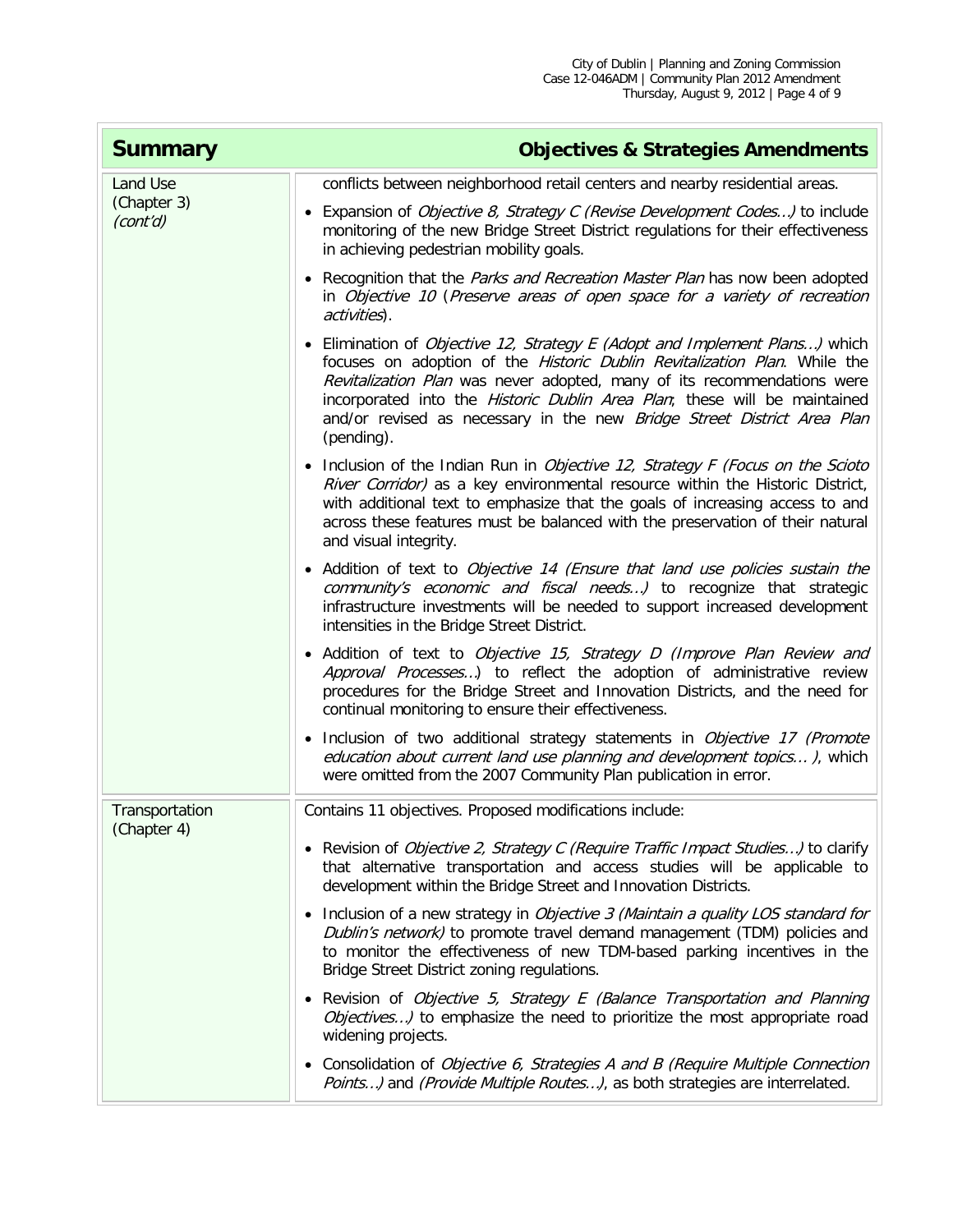| <b>Summary</b>                             | <b>Objectives &amp; Strategies Amendments</b>                                                                                                                                                                                                                                                                                                                                                                             |
|--------------------------------------------|---------------------------------------------------------------------------------------------------------------------------------------------------------------------------------------------------------------------------------------------------------------------------------------------------------------------------------------------------------------------------------------------------------------------------|
| Transportation<br>(Chapter 4)<br>(cont'd)  | • Reorganization of strategies within Objective 8 (Promote alternatives to the<br>single-occupant vehicle within the City) to group related strategies involving<br>transit service. These strategies are also revised to emphasize the need to<br>ensure Dublin's transit service goals are incorporated into regional transit<br>plans, and to update descriptions of targeted areas for higher density<br>development. |
|                                            | • Revision of Objective 9, Strategy F (Encourage State of Ohio and City of<br>Columbus Officials) to include the US 33/SR 161/1-270 interchange as a key<br>focus area for transportation improvements.                                                                                                                                                                                                                   |
|                                            | • Revision of Objective 9, Strategy A (Aggressively Explore Additional Bridge<br>Locations) to expand options for identifying new river or interstate bridge<br>crossings as opportunities arise.                                                                                                                                                                                                                         |
|                                            | • Inclusion of new Scioto River bridge crossings within the Bridge Street District<br>in Objective 10, Strategy C (Acquire Additional Rights-of-way).                                                                                                                                                                                                                                                                     |
|                                            | • Updates to Objective 11 (Promote bicycle and pedestrian mobility in and<br>through Dublin) to: describe new types of bicycle facilities that have been<br>implemented or are being planned within the City; address the need to<br>monitor newly adopted bicycle parking requirements; and coordinate with the<br>recommendations of the Bicycle Advisory Task Force.                                                   |
| <b>Community Facilities</b><br>(Chapter 5) | Contains 16 objectives, organized by topic. Proposed modifications include:                                                                                                                                                                                                                                                                                                                                               |
|                                            | General Objectives                                                                                                                                                                                                                                                                                                                                                                                                        |
|                                            | • Elimination of Objective 3, Strategy E (Establish a Land Acquisition Program).<br>This revision is proposed for two reasons:                                                                                                                                                                                                                                                                                            |
|                                            | 1) the strategy is out of place under <i>Objective 3 (Create community focal</i><br>points within parks and community facilities), and                                                                                                                                                                                                                                                                                    |
|                                            | 2) the City typically focuses on more flexible and less formalized approaches to<br>land acquisition than implied by this strategy.                                                                                                                                                                                                                                                                                       |
|                                            | • Recognition that the Parks and Recreation Master Plan has now been adopted<br>in Objective 3, Strategy G (Adopt a Parks and Recreation Plan), and that<br>monitoring and periodic amendments will be necessary.                                                                                                                                                                                                         |
|                                            | • Clarification of Objective 4, Strategy A (Carefully Site Civic Uses) to<br>emphasize the need for sufficient acreage to develop consolidated public<br>facilities and open spaces.                                                                                                                                                                                                                                      |
|                                            | • Elimination of Objective 4, Strategy E (Encourage Land Acquisition) due to<br>redundancy with amended Objective 2, Strategy C (Identify Desirable Sites).                                                                                                                                                                                                                                                               |
|                                            | • Revision of <i>Objective 5, Strategy C (Acquire Key Parcels)</i> to emphasize the<br>importance of facility location rather than land acquisition and to recognize<br>that opportunities for public-private partnerships may also be appropriate<br>when implementing this strategy.                                                                                                                                    |
|                                            | • Revision of <i>Objective 5, Strategy E (Incorporate Recommendations from the</i>                                                                                                                                                                                                                                                                                                                                        |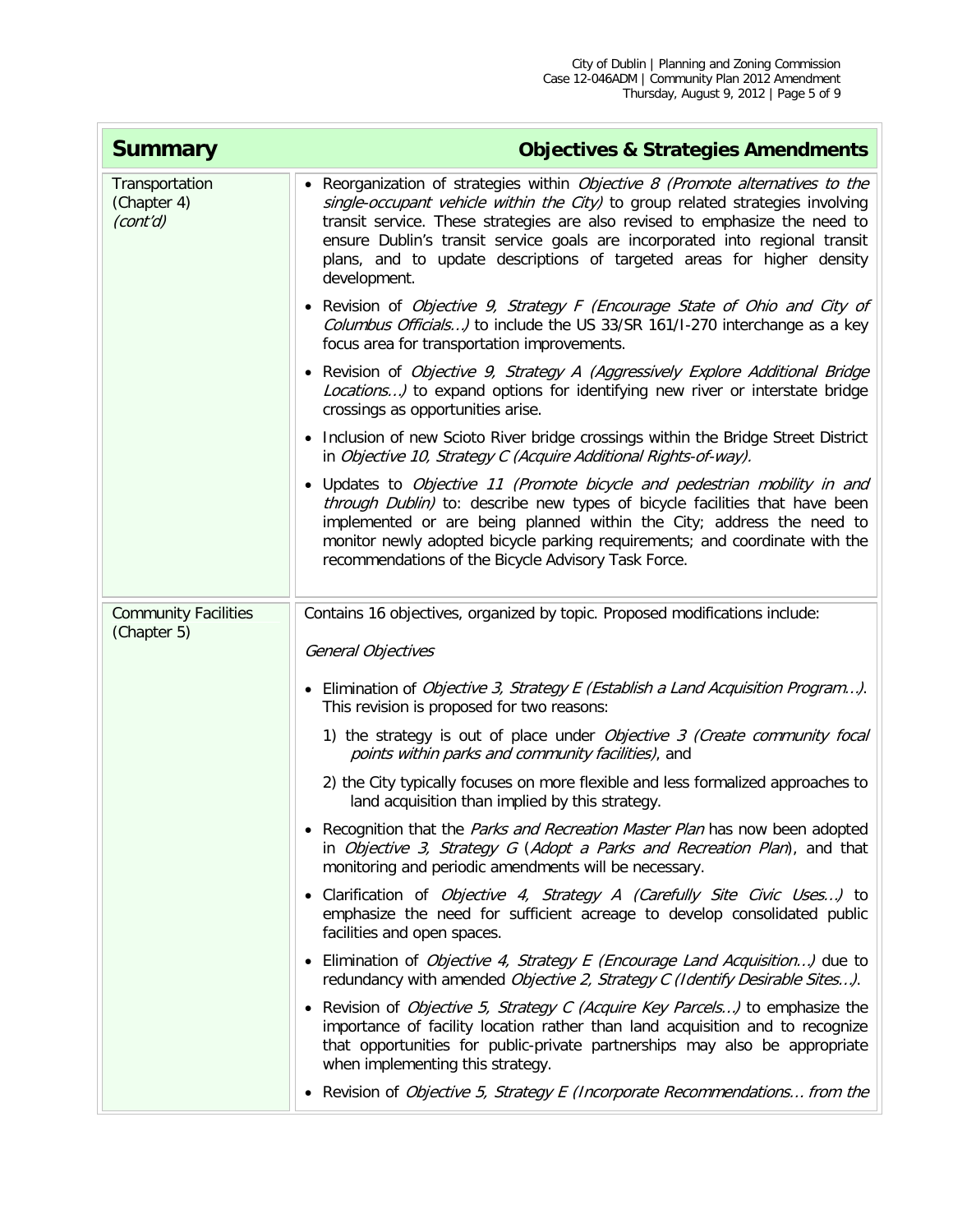| <b>Summary</b>                                         | <b>Objectives &amp; Strategies Amendments</b>                                                                                                                                                                                                                                                                                                                                |
|--------------------------------------------------------|------------------------------------------------------------------------------------------------------------------------------------------------------------------------------------------------------------------------------------------------------------------------------------------------------------------------------------------------------------------------------|
| <b>Community Facilities</b><br>(Chapter 5)<br>(cont'd) | Historic Dublin Revitalization Plan) to instead reference the new Bridge Street<br>District Area Plan (pending).                                                                                                                                                                                                                                                             |
|                                                        | Parks and Open Space Objectives                                                                                                                                                                                                                                                                                                                                              |
|                                                        | • Inclusion of a new strategy in <i>Objective 1 (Provide a variety of recreational</i><br>and open space facilities for all residents) to recommend incorporation of<br>urban open space types in the <i>Parks and Recreation Master Plan</i> , along with<br>guidance for key greenway connections and public open space locations in the<br><b>Bridge Street District.</b> |
|                                                        | · Revision of Objective 1, Strategy C (Require Parkland Dedication) to<br>recommend monitoring of the new Bridge Street District open space<br>requirements for residential and commercial development.                                                                                                                                                                      |
|                                                        | • Revision of <i>Objective 2, Strategy E (Implement Applicable Plans)</i> to remove<br>the reference to the 2003 Pedestrian Tunnel Study, the key recommendations<br>of which have now been implemented. This strategy will now include reference<br>to the area plans and bikeways plan included in the Community Plan.                                                     |
|                                                        | • Consolidation of Objective 3, Strategy C (Implement a Detailed Master Plan)<br>and Strategy F (Target Critical Locations) to eliminate redundancy.                                                                                                                                                                                                                         |
|                                                        | • Revision of Objective 3, Strategy G (Consider Additional Parkland Acquisition)<br>to focus on complementary site design and connectivity for new development<br>adjacent to the Glacier Ridge Metro Park.                                                                                                                                                                  |
|                                                        | Municipal Facilities Objectives                                                                                                                                                                                                                                                                                                                                              |
|                                                        | • Revision of <i>Objective 1, Strategy E (Acquire Necessary Land)</i> to focus on the<br>need to identify appropriate sites for municipal facilities.                                                                                                                                                                                                                        |
|                                                        | • Revision of <i>Objective 2, Strategy C (Assist Local Schools)</i> to include<br>additional institutions and community organizations and examples of the type<br>of support intended by the strategy, such as shared services.                                                                                                                                              |
|                                                        | • Elimination of Objective 2, Strategy E (Acquire Future Sites) to eliminate<br>redundancy with amended Objective 1, Strategy E (Identify Desirable Sites).                                                                                                                                                                                                                  |
|                                                        | • Elimination of Objective 2, Strategy F (Establish Annexation Policies) due to<br>redundancy with Land Use Objective 16, Strategy B (Strategically Annex<br>Unincorporated Areas/Islands)                                                                                                                                                                                   |
|                                                        | <b>Schools Objectives</b>                                                                                                                                                                                                                                                                                                                                                    |
|                                                        | Removal of reference to the Central Ohio Innovation Center in Objective 2,<br>Strategy D (Promote Technology-Based Education) and replacement with<br>'Dublin's business neighborhoods.                                                                                                                                                                                      |
|                                                        |                                                                                                                                                                                                                                                                                                                                                                              |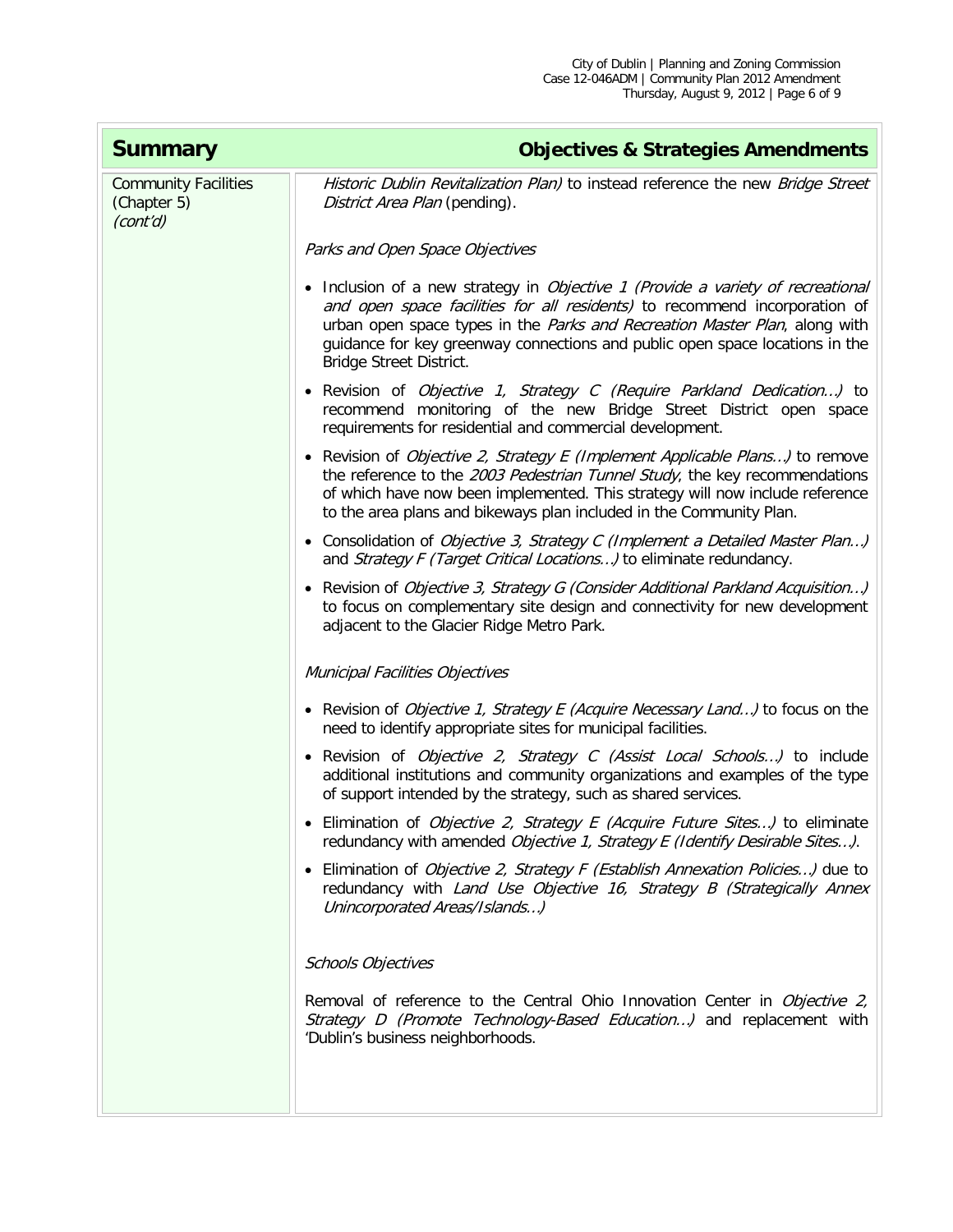| <b>Summary</b>                                         | <b>Objectives &amp; Strategies Amendments</b>                                                                                                                                                                                                                                                         |
|--------------------------------------------------------|-------------------------------------------------------------------------------------------------------------------------------------------------------------------------------------------------------------------------------------------------------------------------------------------------------|
| <b>Community Facilities</b><br>(Chapter 5)<br>(cont'd) | Libraries Objectives<br>Revision of Objective 1, Strategy C (Consider Cooperative Partnerships) to include<br>'other strategic partners' and co-location of civic uses.                                                                                                                               |
|                                                        | Postal Services Objectives<br>No amendments are proposed.                                                                                                                                                                                                                                             |
|                                                        | Religious Institutions Objectives                                                                                                                                                                                                                                                                     |
|                                                        | No specific objective/strategy statements are included in the Community Plan.<br><b>Cemeteries Objectives</b>                                                                                                                                                                                         |
|                                                        | Update to Objective 1 (Explore options for the provision of cemeteries as a<br>valued public service for Dublin's residents) to recognize that burial plots are no<br>longer available within the Dublin Cemetery and that emphasis should be placed<br>on exploring private market-based options.    |
|                                                        | <b>Health and Human-Related Services</b>                                                                                                                                                                                                                                                              |
|                                                        | • Relocation of <i>Objective 1, Strategy B (Consider Nature Education)</i> to<br>Environment Objective 1.                                                                                                                                                                                             |
|                                                        | • Elimination of Objective 1, Strategy C (Find a Prominent Location for the<br>Dublin Historical Society) due to redundancy with Historic Preservation<br>Objective 5, Strategy D (Create a Visible Location for the Dublin Historical<br>Society).                                                   |
|                                                        | • Inclusion of a new strategy statement to promote the creation of a medical<br>technologies business cluster as an economic development strategy.                                                                                                                                                    |
| <b>Historic Preservation</b><br>(Chapter 6)            | Contains 7 objectives. Proposed modifications include:<br>• Addition of 'historic preservation grants' as an example of economic assistance<br>in Objective 4, Strategy G (Encourage Adaptive Reuse Policies).                                                                                        |
|                                                        | • Addition of architectural consultants to Objective 4, Strategy H (Utilize<br>Preservation Consultants).                                                                                                                                                                                             |
|                                                        | • Revision of <i>Objective 4, Strategy I (Revise Code Requirements)</i> , to recognize<br>adoption of the new historic zoning districts in the Bridge Street District zoning<br>and the need for monitoring to ensure their effectiveness in achieving desired<br>development and preservation goals. |
|                                                        | • Elimination of Objective 4, Strategy J (Complete a City-Sponsored Rezoning),<br>as this strategy has now been implemented with the Bridge Street District<br>rezonings.                                                                                                                             |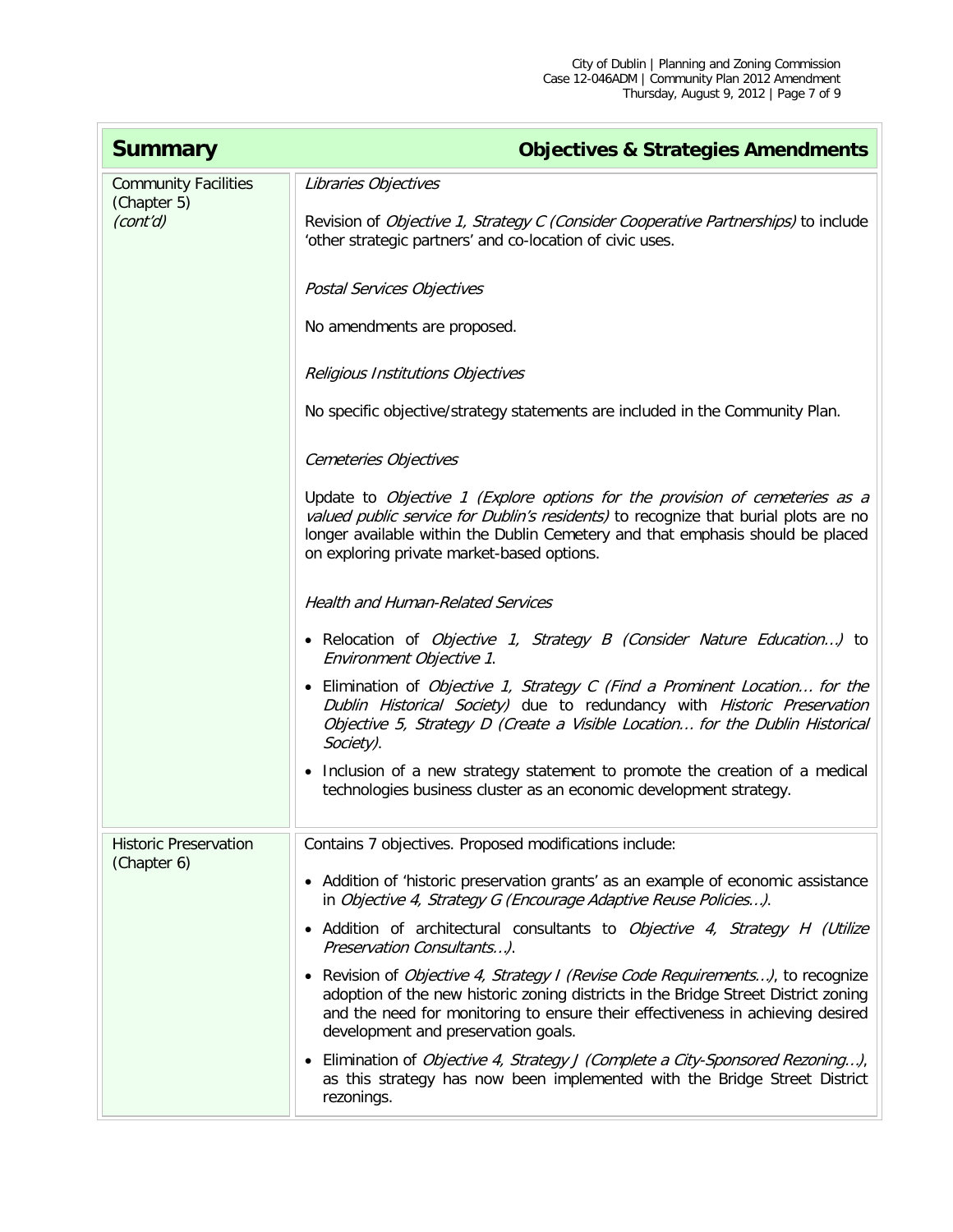| <b>Summary</b>                              | <b>Objectives &amp; Strategies Amendments</b>                                                                                                                                                                                                                                                                                                                                                                                                                      |
|---------------------------------------------|--------------------------------------------------------------------------------------------------------------------------------------------------------------------------------------------------------------------------------------------------------------------------------------------------------------------------------------------------------------------------------------------------------------------------------------------------------------------|
| <b>Historic Preservation</b><br>(Chapter 6) | • Consolidation of Objective 4, Strategy K (Utilize Evaluative Tools) and<br>Strategy I (Adopt and Implement Revitalization Plans), to eliminate<br>redundancy and reference the new Bridge Street District Area Plan (pending).                                                                                                                                                                                                                                   |
|                                             | • Revision of Objective 5, Strategy B (Improve Awareness of the Architectural<br>Review Board) to recognize new communication efforts, such as the Historic<br>Dublin quarterly newsletter, and to broaden the intent of this strategy.                                                                                                                                                                                                                            |
| <b>Fiscal Analysis</b>                      | Contains 4 objectives. Proposed modifications include:                                                                                                                                                                                                                                                                                                                                                                                                             |
| (Chapter 7)                                 | Consolidation of Objective 1 (Seek alternative sources of revenue) and                                                                                                                                                                                                                                                                                                                                                                                             |
|                                             | Objective 3 (Require new development to pay its fair share of growth impacts)<br>to place more emphasis on using cooperative financing solutions rather than<br>development impact fees. Some technical information is also removed from the<br>revised objective statement, as it was redundant with background information<br>described elsewhere in Chapter 7, and inconsistent with the general format of<br>other objective statements.                       |
| Demographics                                | Contains no specific objective/strategy statements; however, the demographics                                                                                                                                                                                                                                                                                                                                                                                      |
| (Chapter 8)                                 | analysis informs objectives and strategies in other chapters, particularly those<br>dealing with the need for expanded housing options and municipal services to<br>respond to the needs of an aging population and changing lifestyle trends. For<br>example, see Land Use Objective 6 (Encourage a broader range of housing<br>options for Dublin Residents) and Land Use Objective 10 (Preserve areas of open<br>space for a variety of recreation activities). |
| <b>Utilities</b><br>(Chapter 9)             | Contains 11 objectives. Proposed modifications include:                                                                                                                                                                                                                                                                                                                                                                                                            |
|                                             | • A new strategy in Objective 2 (Continue efforts to remove inflow and<br>infiltration sources within the existing sanitary sewer system) to address new<br>Ohio EPA compliance requirements.                                                                                                                                                                                                                                                                      |
|                                             | • A new strategy in Objective 3 (Implement sanitary sewer extensions to growth<br>areas) to address the need for a clear policy regarding the provision of<br>sanitary sewer service to unserved areas of the City.                                                                                                                                                                                                                                                |
|                                             | • A new strategy in Objective 5 (Provide for the safe and efficient delivery of<br>high quality potable water) to address the need for a clear policy regarding<br>the provision of water service to unserved areas of the City.                                                                                                                                                                                                                                   |
|                                             | • Elimination of Objective 8 (Determine future water tower sites appropriately to<br>blend with the adjacent environment), as the new Dublin Road tank will fulfill<br>the intent of this objective.                                                                                                                                                                                                                                                               |
|                                             | • Expansion of Objective 11 (Design future stormwater retention ponds and<br>detention basins) to include alternative Best Management Practices and<br>address the unique stormwater management approaches needed for the<br>Bridge Street District.                                                                                                                                                                                                               |

 $\Box$